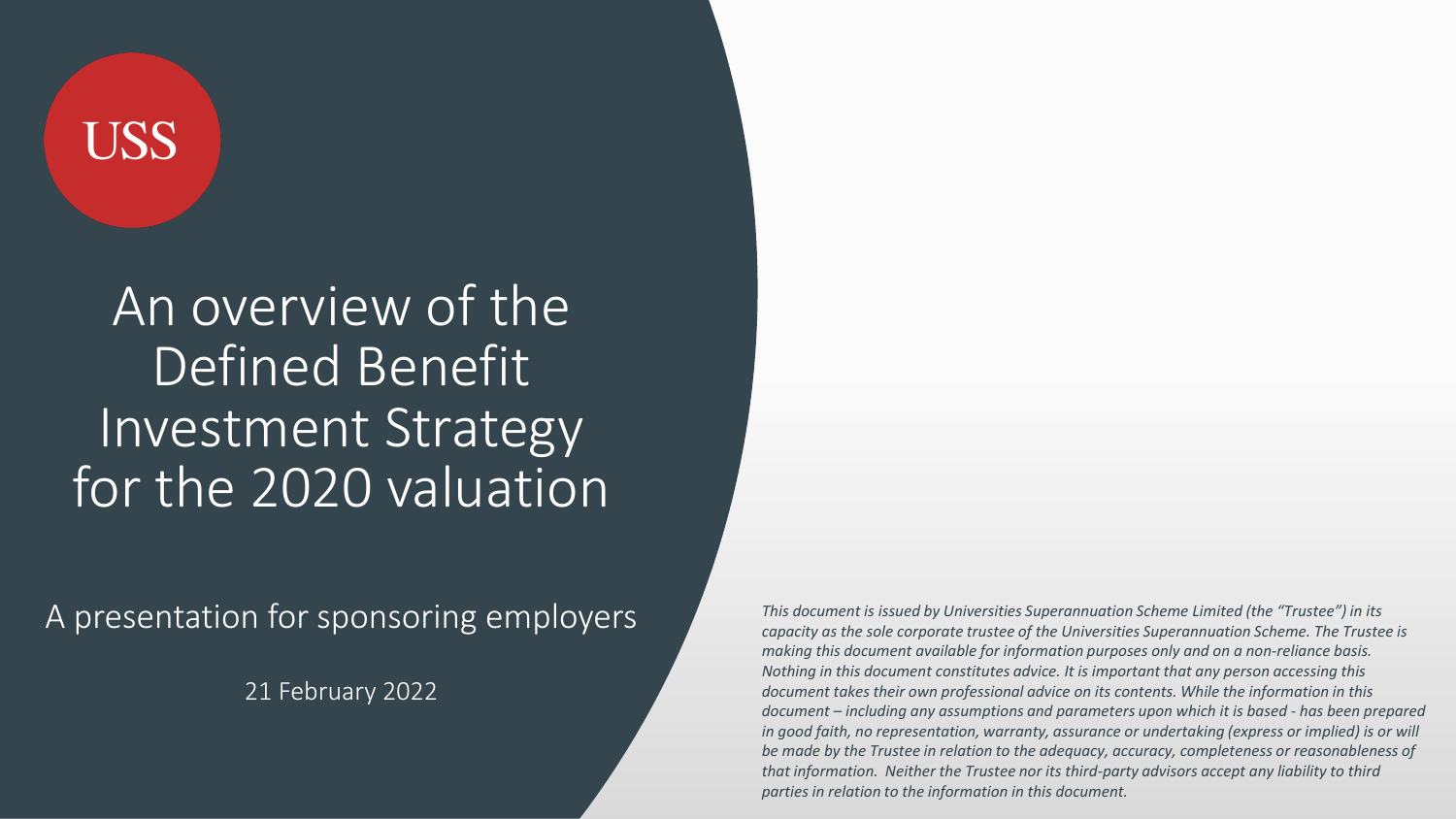### Executive summary

#### • **Objectives of this overview presentation**

- o This presentation gives an overview of the **Valuation Investment Strategy (VIS)** and the process leading to the formal consultation on the **Statement of Investment Principles (SIP)**. Its objectives are:
	- i. To improve understanding of the **VIS** within the construct of the 2020 valuation
	- ii. To help employers prepare for the **formal consultation on the SIP**
	- iii. To provide you with a basis for **further reflection, questions and informal feedback**

#### • **Summary: The VIS**

- o The Trustee Board in December 2021 made an **"in-principle"** decision on the details of the VIS
	- **This decision is SUBJECT TO** (i) execution of the deed of amendment in respect of benefit changes approved by the JNC and (ii) further review following formal consultation on the Statement of Investment Principles (SIP)
- o The **allocation to growth assets has been maintained at the current level** (c. 60%)
- o **Additional liability hedging** has been incorporated while maintaining growth assets to bring the strategy within risk appetite
- o **Additional leverage** has been incorporated to facilitate the additional hedging whilst maintaining growth asset exposure

#### • **Summary: The SIP**

- o The formal consultation with employers on the SIP will start in late March / early April 2022
- o The SIP is a document covering the *principles*, rather than the details, of investment strategy (see Appendix)
- o The SIP refers to more detailed documents covering, for example, the VIS, Responsible Investment, SIP Implementation Statement
- o The consultation will provide an opportunity for employers (including UUK and UCU) to provide formal feedback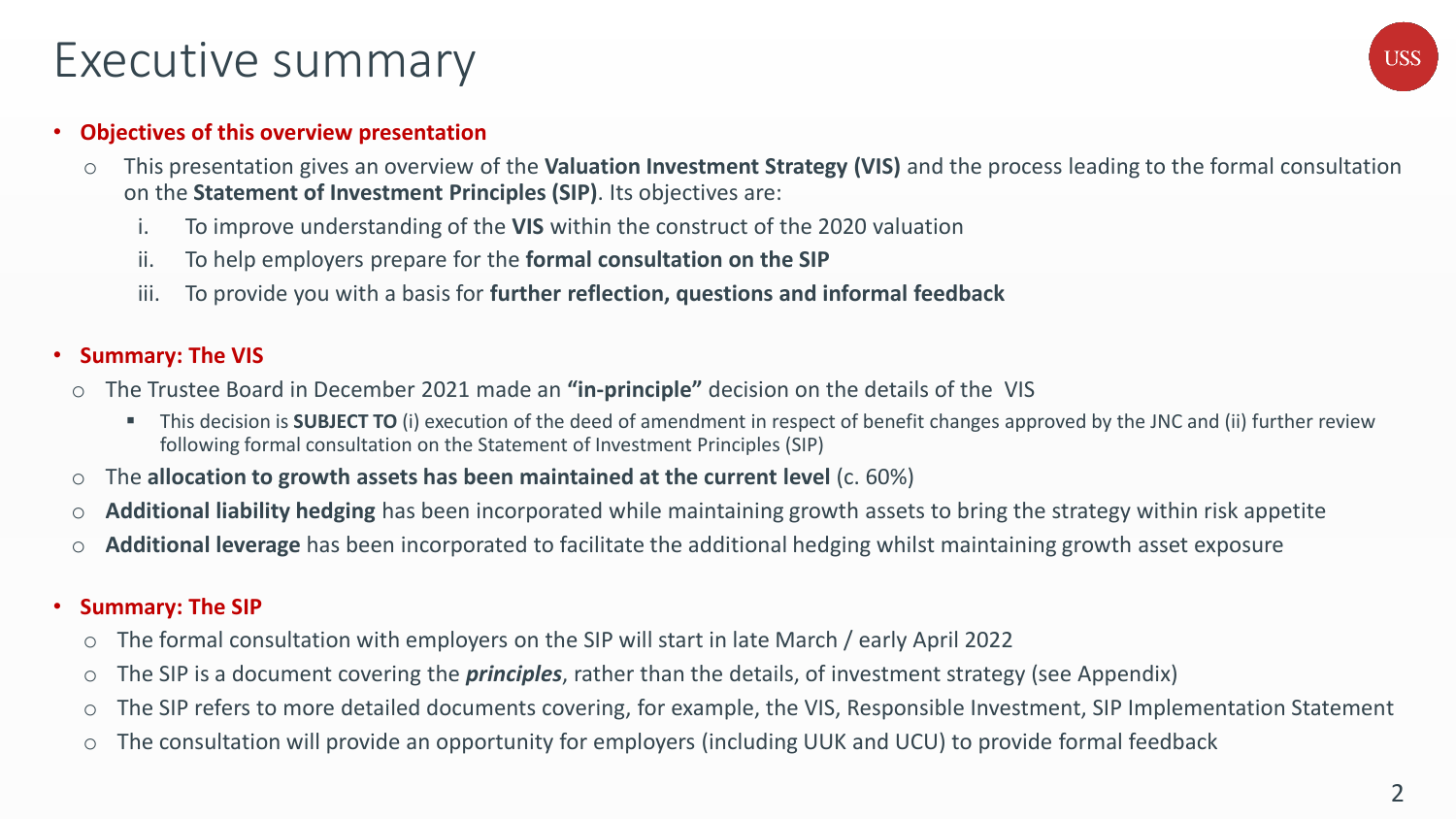### Process of development and finalisation of the VIS

# **USS**

#### • **The Trustee's "in-principle" decision on the valuation investment strategy (VIS)**

- o This decision made Trustee in December was based on more than 12 months of work by the ALM/Investment Strategy working group, with the involvement of the Trustee Board and the Investment Committee
- o This decision reflects:
	- Comprehensive, holistic **analysis** of the investment strategy **in the context of the IRMF**
	- The i**mpact of (i) benefit change and (ii) additional covenant support**
	- Consideration of **stakeholders' views** that the level of growth assets should **not** be reduced
	- Advice from **external advisors** (LCP, Mercer and PwC), who have been closely involved throughout the process
	- The outcome of comprehensive **discussions and workshops with the Trustee Board** to calibrate risk appetite

#### • **There are two feedback processes before the VIS is finalised**

- o We are currently seeking **informal feedback** on the VIS until 9 March
	- This feedback will be considered in relation to the formal SIP Consultation
- o The SIP Consultation will provide an opportunity for **formal feedback**
	- It will begin late March/Early April and run for 4-6 weeks
- o **The Trustee's decision on the VIS will be reviewed** after the formal Consultation on the SIP
	- Following the consultation, the VIS will either be confirmed or modified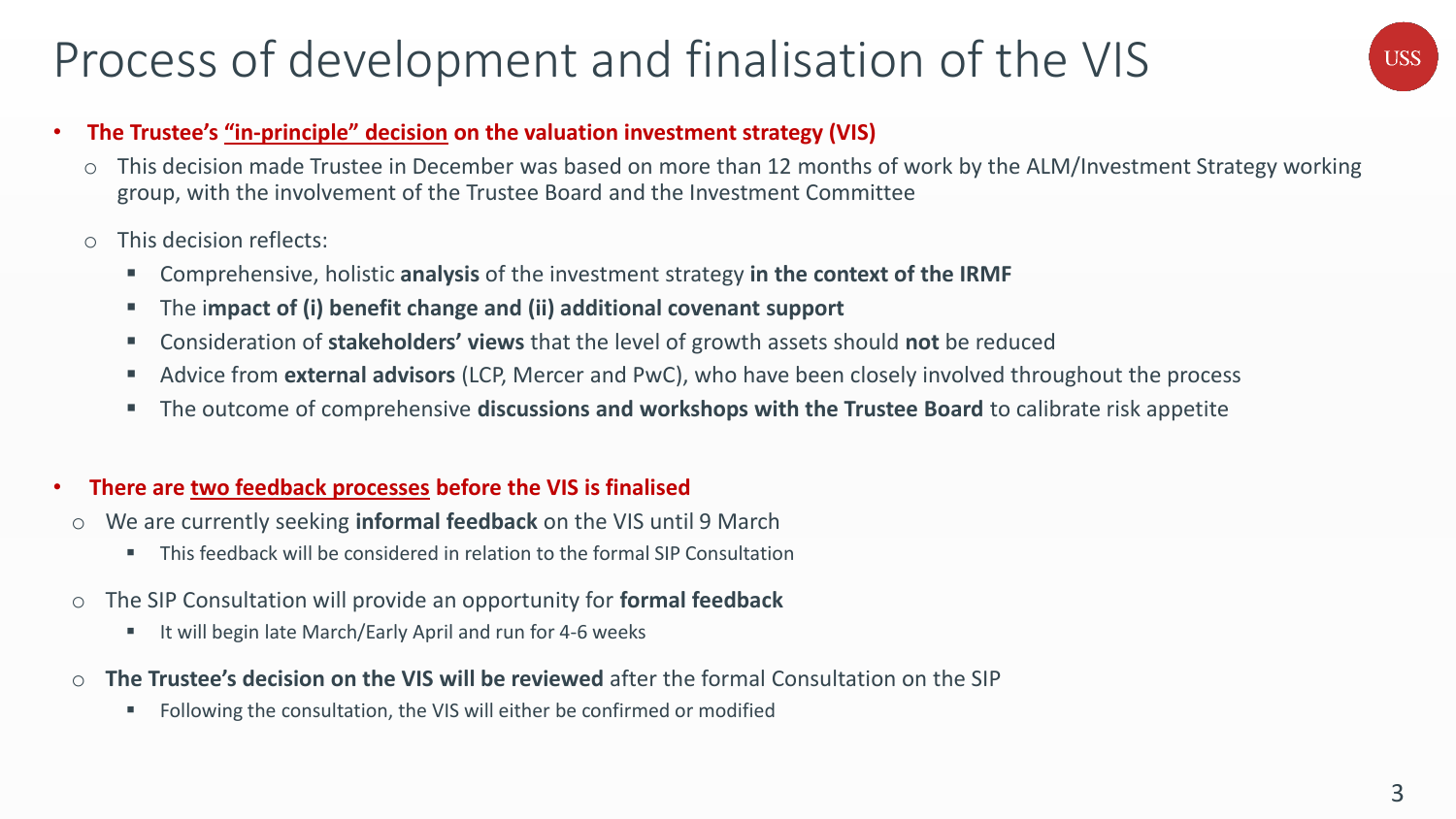# **USS**

### **Statement of Investment Principles (SIP)**

#### *The Pensions Act 1995 ('PA 1995')*

*Requires that trustees put in place, and maintain, a SIP which governs how they make decisions about the investment of the scheme's assets. Trustees (or the fund manager acting on their behalf) must exercise their investment power with a view to giving effect to the principles contained in the statement, so far as reasonably practicable.*

See the Appendix for what is covered by the SIP

The current version of the SIP is available on the USS website in the section "How USS invests"

**Subject to formal consultation with employers**

### **Related Documents**

#### **Available in the Annual Report and Accounts**

• The SIP Implementation Statement

#### **Available on the USS website in the section "How USS invests"**

- The Valuation Investment Strategy (VIS) for the DB Section
- Composition of the Valuation Investment Strategy (VIS)
- Investment beliefs
- Responsible investment documents
- And others

#### **See in particular:**

- <https://www.uss.co.uk/how-we-invest/our-principles-and-approach>
- <https://www.uss.co.uk/how-we-invest/responsible-investment>
- [https://www.uss.co.uk/how-we-invest/how-we-manage-the-funds](https://www.uss.co.uk/how-we-invest/investment-strategies)
- <https://www.uss.co.uk/how-we-invest/investment-strategies>
- <https://www.uss.co.uk/how-we-invest/where-we-invest>

#### **Subject to informal feedback**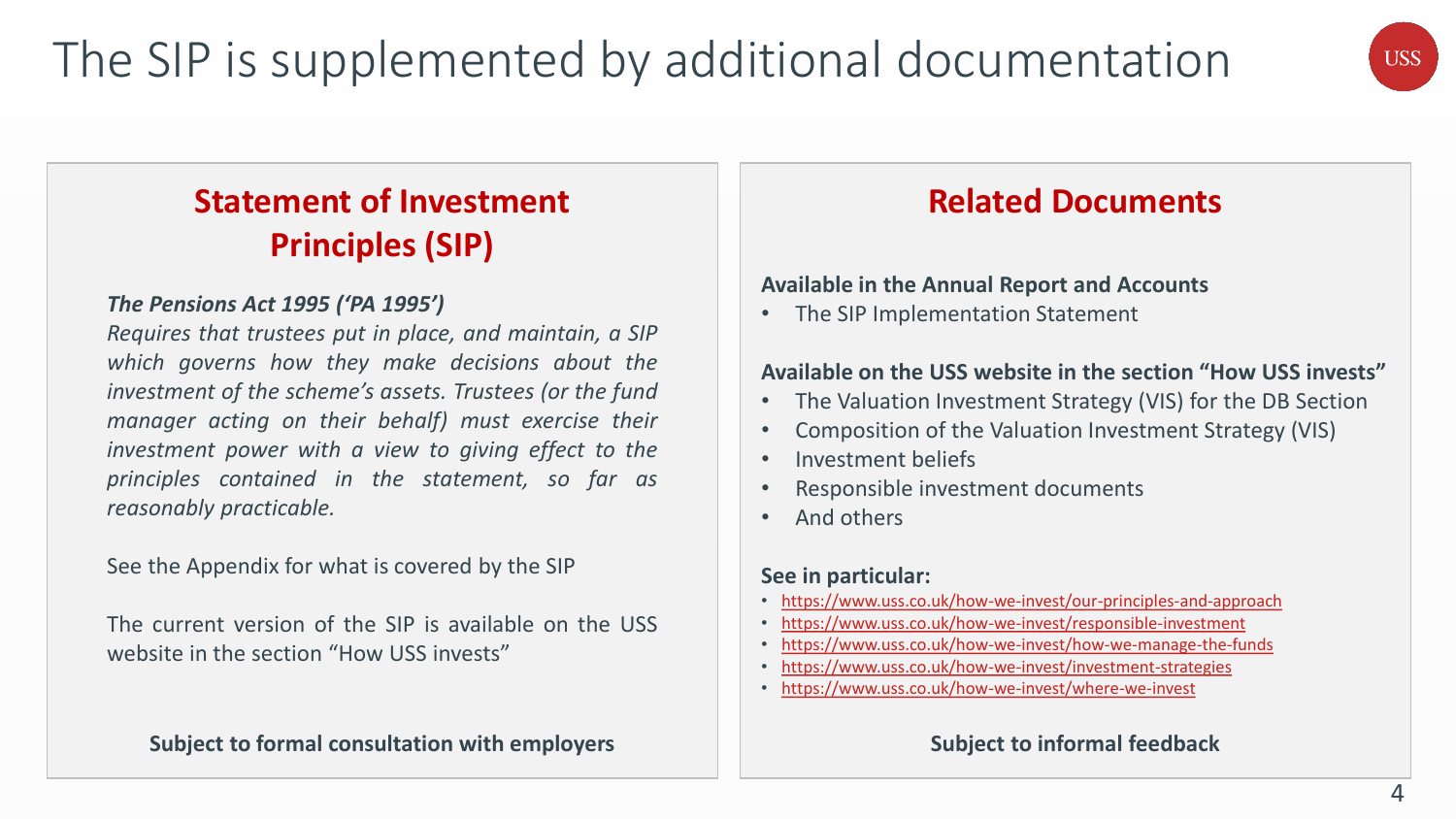



From mid Feb to early Mar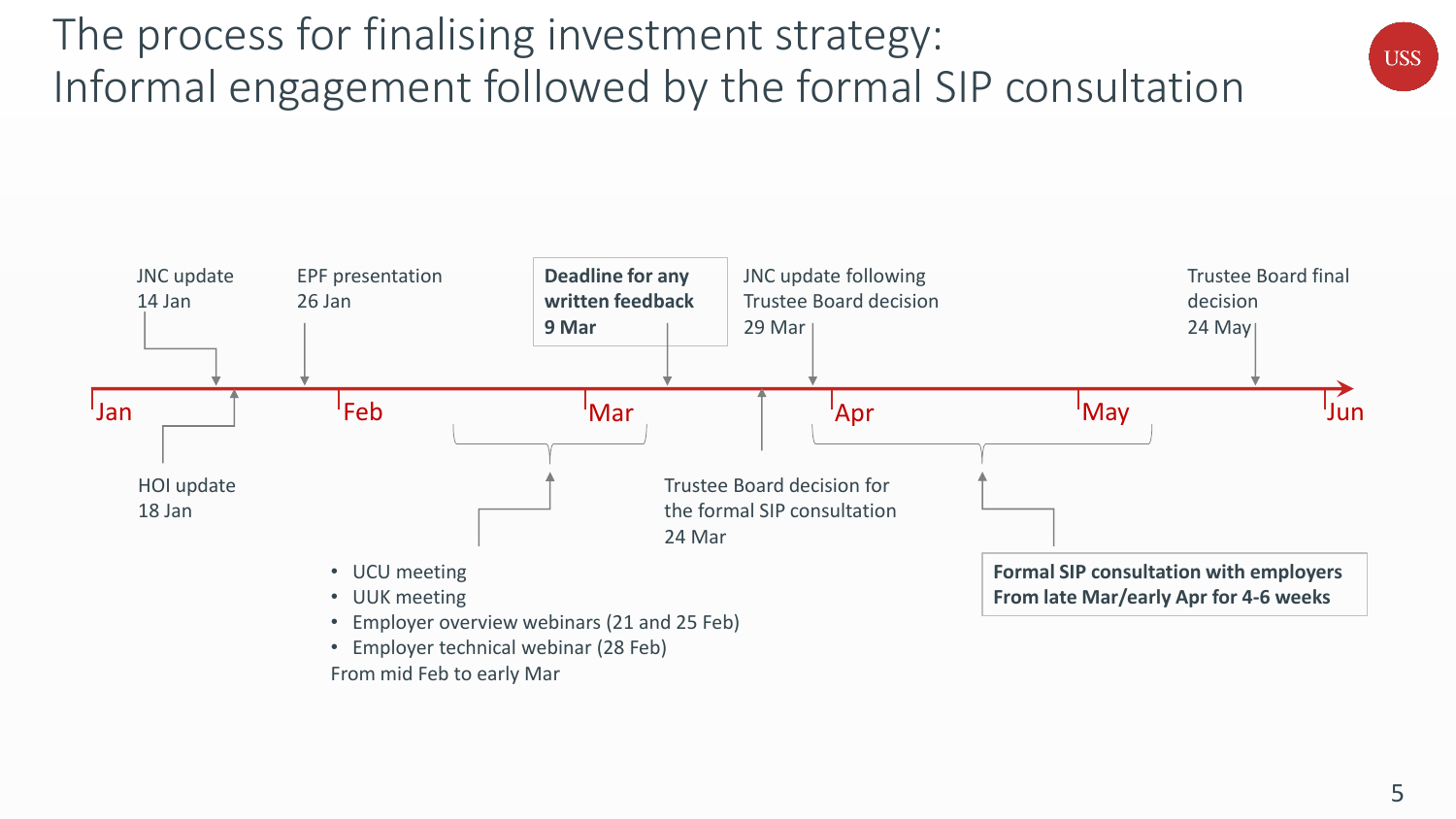### The "Valuation Investment Strategy" or "VIS"

# **USS**

#### • **Role of the Valuation Investment Strategy**

- o To support the outcome of the valuation
- o To monitor progress against the valuation's baseline position (Monitoring & Actions Framework)
- o To feed into the valuation's Financial Management Plan (FMP)
- o For communication

#### • **The Valuation Investment Strategy is:**

- o An investment strategy **aligned with the IRMF, the valuation methodology/assumptions and Trustee risk appetite**
- o **Similar to the current Reference Portfolio** in formulation/composition
- o Reflective of the expected **gradual migration of the pre-and post-retirement liability cohorts**
- o An **input to guide the development of the implemented portfolio**
- **The Valuation Investment Strategy is not:**
	- o The **implemented investment portfolio**
	- o Intended to impose the expected gradual migration as **a mechanically implemented journey plan**

#### **The VIS has three key building blocks:** *growth assets***,** *hedging assets* **and** *leverage*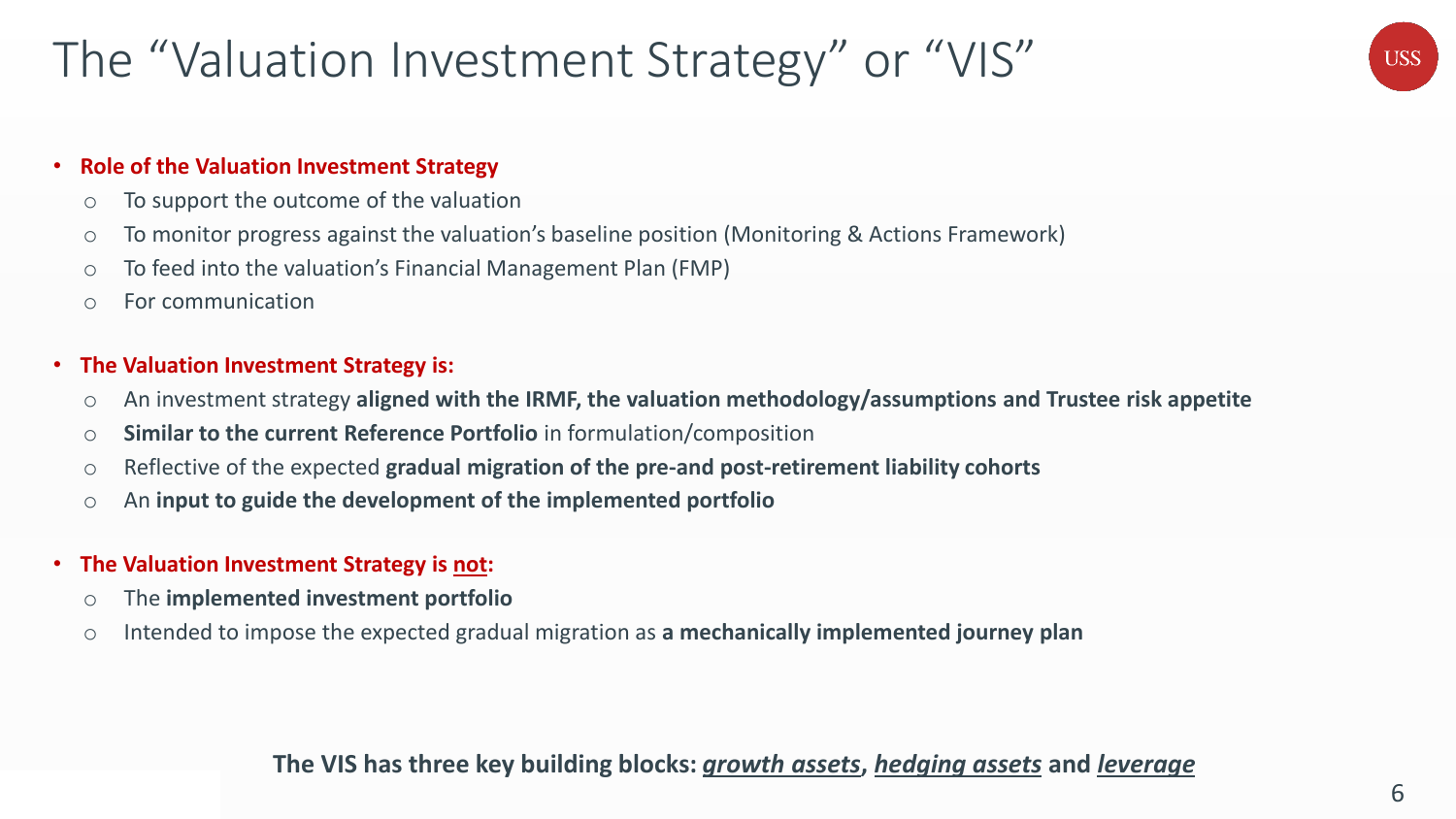The proposed VIS reflects a *trade-off* between risk and expected return in the acceptable range



*Filter strategies that either: use too much leverage, take too much risk, or generate too little return*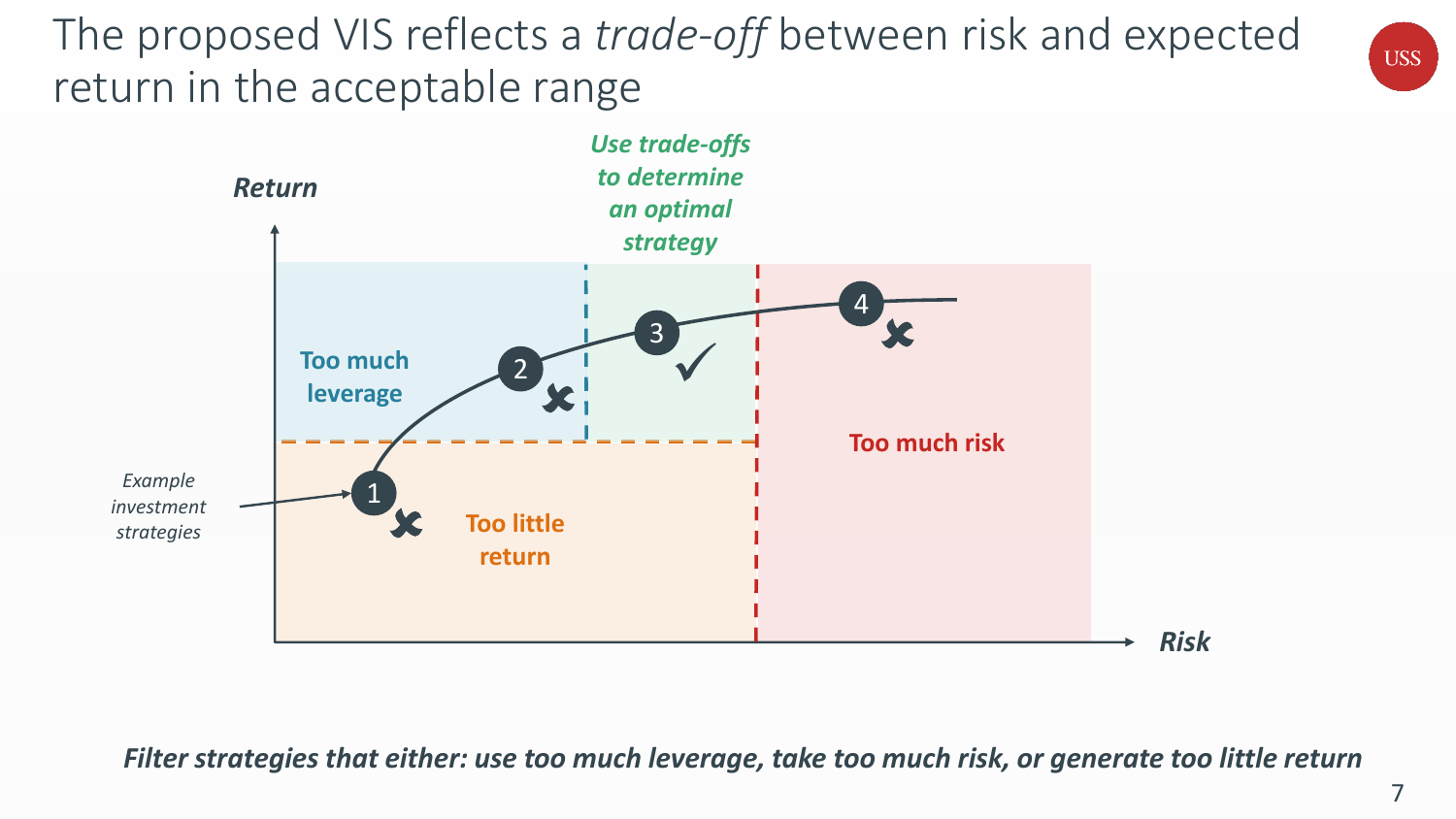### The proposed VIS



#### • **Growth: Maintains a high allocation to growth assets over time**

- o The proposed VIS maintains the current allocation to **growth assets of c. 60%**
- o The proposed VIS would maintain a **higher allocation to growth assets over time than under the 2018 valuation**, which involved a progressive reduction in the allocation to growth assets of c. 7.5% every three years

#### • **Hedging: Has increased hedging of liability-related risks (inflation risk and interest rate risk)**

- o The additional hedging **reduces the total risk** (relative to the liabilities) and **reduces the imbalance between different risks**
- o **The hedge ratio** (essentially the value of hedging assets as a percentage of the self-sufficiency liability) **has increased from 34% for interest rate risk / 28% for inflation risk** (at 30 September 2021) **to 40% for both**

#### • **Leverage: Has increased leverage**

o The additional leverage allows increased liability hedging **without** reducing the allocation to growth assets

#### • **How does the proposed VIS compare with the "notional" investment strategies considered earlier in the valuation?**

- o Relative to the "notional" strategies containing up to 55% growth assets that were modelled earlier in the valuation, the VIS has a **similar expected return** and a better balance of risks, in particular more protection against interest rate and inflation risks
- o We believe that the actual investment strategy should not be dictated directly by the DDR approach, a point that has also been made by UCU's advisor First Actuarial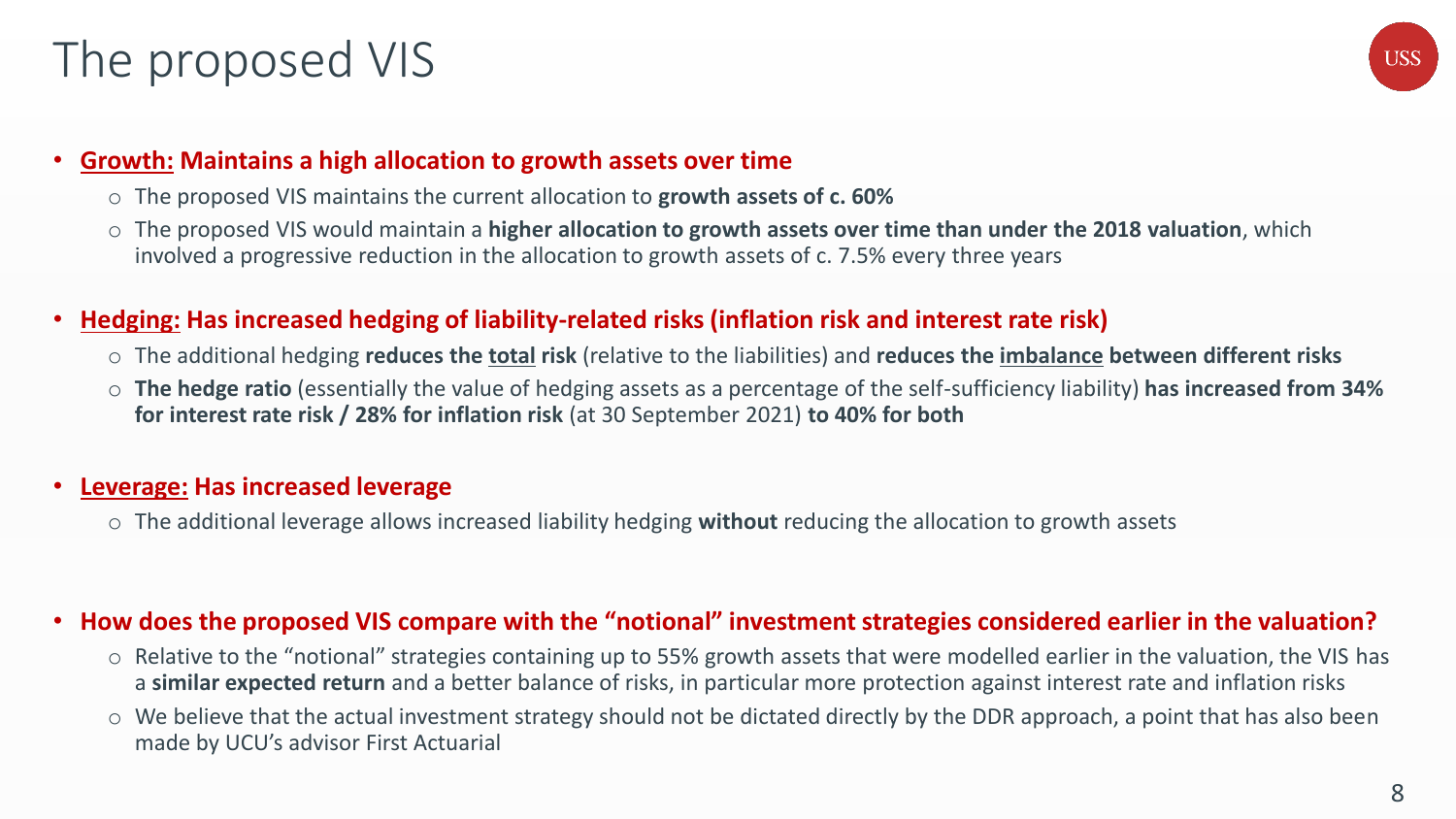The asset allocation for the proposed VIS maintains growth assets at 60%, while increasing the hedging of liability-related risks

#### Asset Allocation for the VIS (% of assets) **Breakdown of Growth and Credit for the VIS**

|                       | Current <sup>1</sup> | <b>VIS</b> |
|-----------------------|----------------------|------------|
| Growth                | 61%                  | 60%        |
| <b>Credit</b>         | 21%                  | 25%        |
| LDI (Hedging)         | 35%                  | 52%        |
| Leverage <sup>2</sup> | $-17%$               | $-37%$     |
| <b>Total</b>          | 100%                 | 100%       |

| <b>Component</b> | <b>Asset class</b>                | Sub-asset class breakdown                                                                                     |
|------------------|-----------------------------------|---------------------------------------------------------------------------------------------------------------|
| <b>Growth</b>    | 90% Equity                        | 20% UK Equity<br>65% Developed Market ex UK<br>15% Emerging Market                                            |
|                  | 10% Property                      | 100% Property                                                                                                 |
| <b>Credit</b>    | 100% Other<br><b>Fixed Income</b> | 15% Emerging Market Debt<br>40% UK Credit<br>20% Global Credit<br>10% Global High Yield<br><b>15% US TIPS</b> |

*<sup>1</sup> Current allocation is as of 30 September 2021.*

*<sup>2</sup> Leverage effectively involves a collateralised form of "borrowing" using different financial instruments. Because of the requirement to post collateral and the risks associated with leverage, it needs to be monitored and managed carefully.*

> **The proposed VIS reflects an appropriate balance of risks and expected return; It is consistent with the IRMF and the Trustee's risk appetite**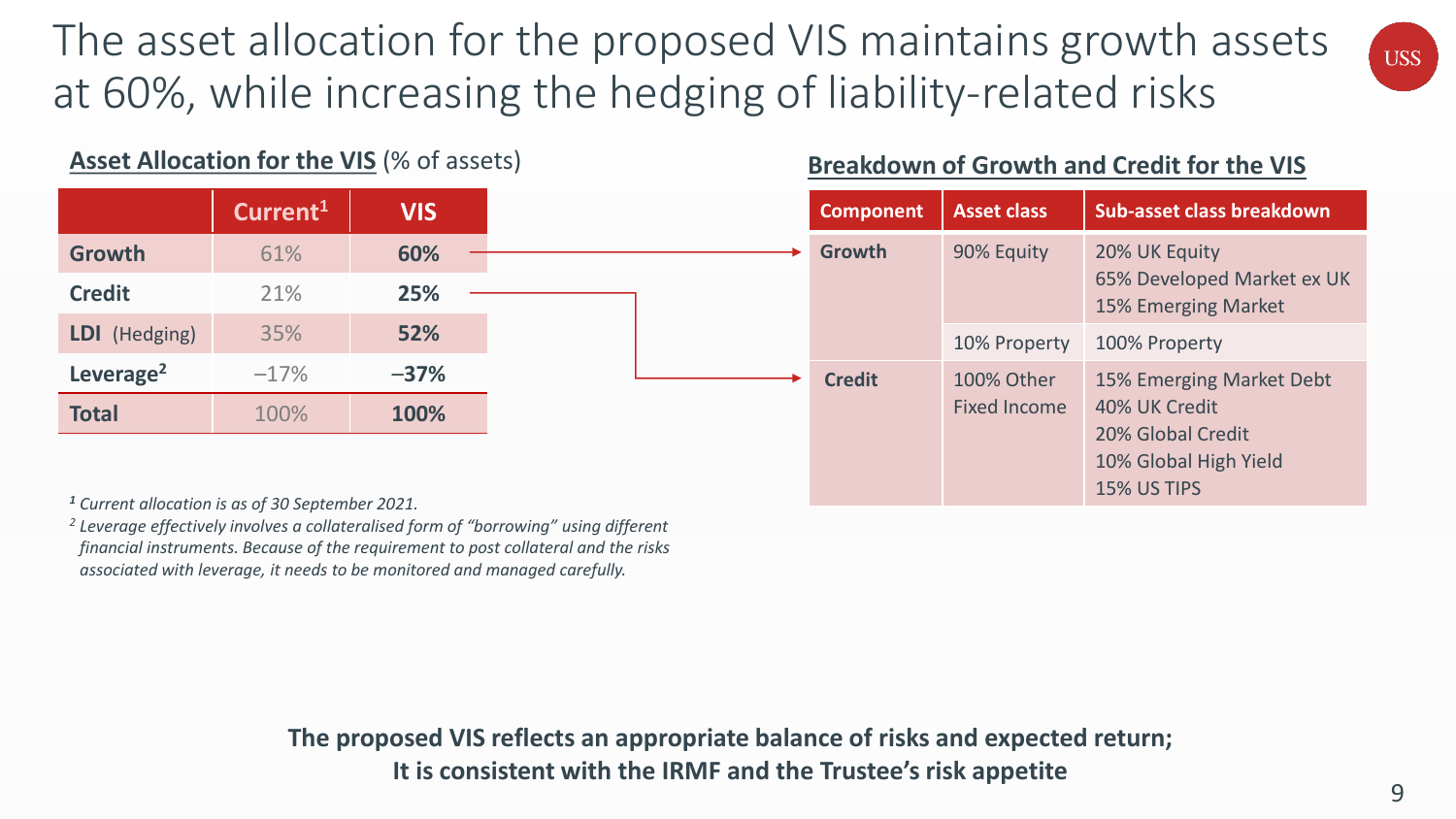### Hedging more liability-related risks helps us to better manage: (i) the overall level of risk and (ii) the balance of different risks



### • **The current portfolio has an unacceptable risk profile under the 2020 valuation**

- o The **total risk is beyond risk appetite** under the 2020 valuation, and the **profile of different risks is unbalanced**
	- Around two thirds of the total risk in the Self-Sufficiency Deficit is driven by liability-related risks (interest rate and inflation risks) and around only one third is driven by the risk associated with growth assets

#### • **There are benefits from hedging more liability-related interest rate and inflation risks**

- o The additional hedging **reduces the total risk** (relative to liabilities) and **reduces the imbalance between the risks**
- o We believe that our risk exposures should be well diversified, and have conviction that exposure to growth asset risks are rewarded over the long term
- o We don't have to give up hope of higher returns from growth assets simply because we want to hedge liability risks
	- Instead of selling growth assets, we can use **leverage** to purchase liability hedges. We concluded that this is the most appropriate way to manage the "cost" of hedging, and that this approach retains exposure to potentially higher returns
	- The risks associated with leverage have been analysed by USSIM and are comfortably within risk appetite

#### • **Note:**

- o **Hedging does not remove all the liability-related risks**, but it does reduce them. **There remain significant unhedged risks:**
	- **60% of the risk** related to the **accrued Self-Sufficiency liability** is unhedged, and
	- **100% of the risk** related to the **future service liability** is unhedged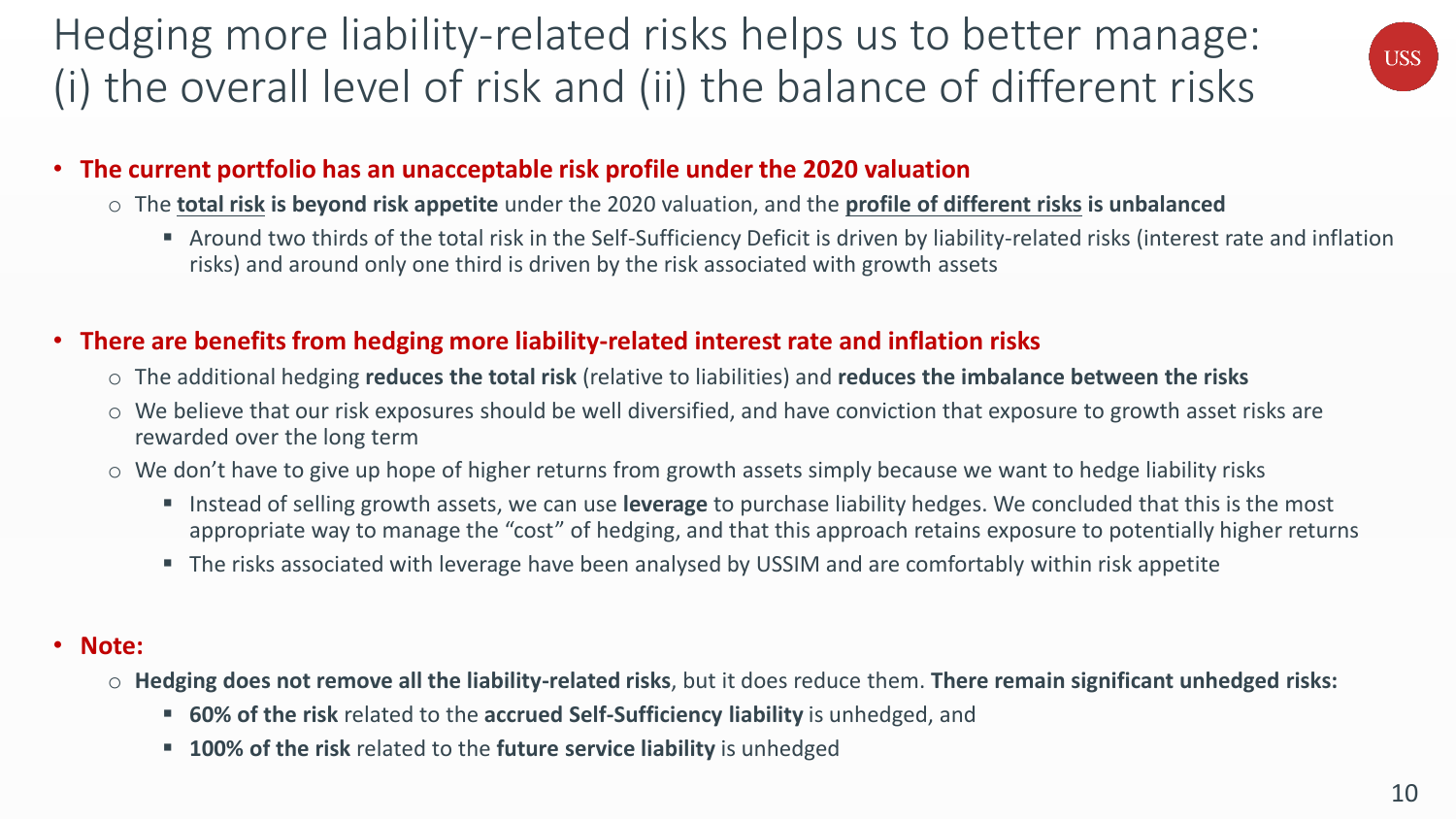### What could be the return impact of more hedging?



- **The return impact of more liability hedging depends on potential changes to UK real interest rates**
	- o All else equal, if UK real interest rates:
		- **FALL**, the extra hedging would be 'profitable', but the funding level would deteriorate (the liabilities would grow by more than the assets because 60% of the liability interest rate and inflation risk remains unhedged)
		- **RISE, the extra hedging would not be 'profitable',** but the funding level would improve (the liabilities would fall by more than the assets, again because of unhedged liability risk)

#### • **The cost of hedging depends on the scenario that plays out**

- o Consider an instantaneous c. 10% increase to the Hedge Ratio: *<sup>1</sup>*
	- o *Under market-consistent projections*, the cost of the additional hedging is 0
	- o *Under FBB Base Case assumptions*, UK real interest rates *rise* by c. 2.1% over 10 years. The increased hedging *reduces the expected return* of the VIS by c. 0.25% p.a. But the funding level would still be high
	- o *Under the opposite assumption* that UK real interest rates *fall* in an analogous way, the increased hedging *increases the expected return* of the VIS relative to the Reference Portfolio by c. 0.25% p.a. So the funding level would be partially protected
- Note: The current Reference Portfolio is on a de-risking journey under the 2018 valuation, with it's Hedge Ratio due to reach 40% (i.e. same as the VIS) by around mid-2025. The hedging in the VIS can therefore be thought of as an accelerated version of the 2018 Reference Portfolio journey plan, but with a higher growth allocation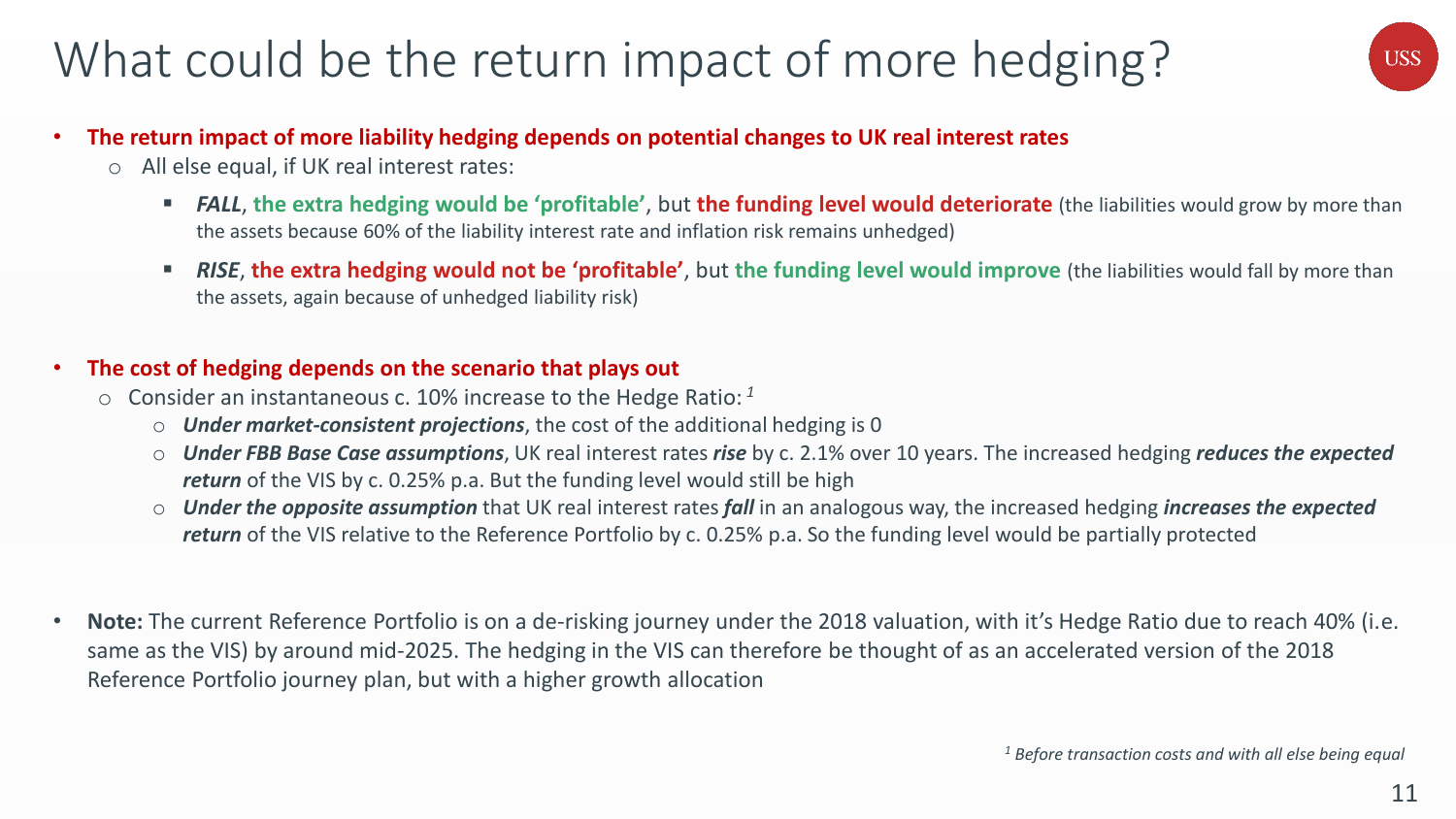### Why are we proposing to hedge more now?

**USS** 

The following 3 key points underpin our decision to increase the hedge ratio at this point in time

#### **1. Size of Scheme vs the Higher Education Sector**

- The size of the Scheme has continued to grow relative to the size of the Sector. So the risks have become more meaningful in relation to the risk capacity of the sector
- Increasing the Hedge Ratios is important to better align investment strategy with the Sector's risk capacity and the Trustee's risk appetite

#### **2. The current level and possible future path of real interest rates**

- o Current UK interest rates are low by historical standards, and the UK real interest rate curve is likely further depressed by the well documented supply and demand imbalance
- These observations are reflected in our Base Case FBB expected return assumptions, which allow for an upward migration of UK nominal and real interest rates over a 10-year period
- o However, this assumption is subject to a wide margin of uncertainty and there are plausible scenarios in which such migration would not happen for an extended period. As a result, **there remains a distinct possibility of further falls in UK real interest rates**
- o A further downward move in real rates would put further pressure on the funding position relative to the size of the sector

#### **3. Implementation Factors**

- o It will take time to build up the scheme's hedge ratio to that in the VIS given the available supply of UK Index Linked Gilts. We plan therefore to build up the hedge ratio over time, taking advantage of periods of heightened supply and attractive pricing points
- o The move to a 40% Hedge Ratio represents an increase of 6% in rates and 12% in inflation as of 30/09/2021. This is a relatively modest increase, and indeed was already factored into the Reference Portfolio journey plan over the coming years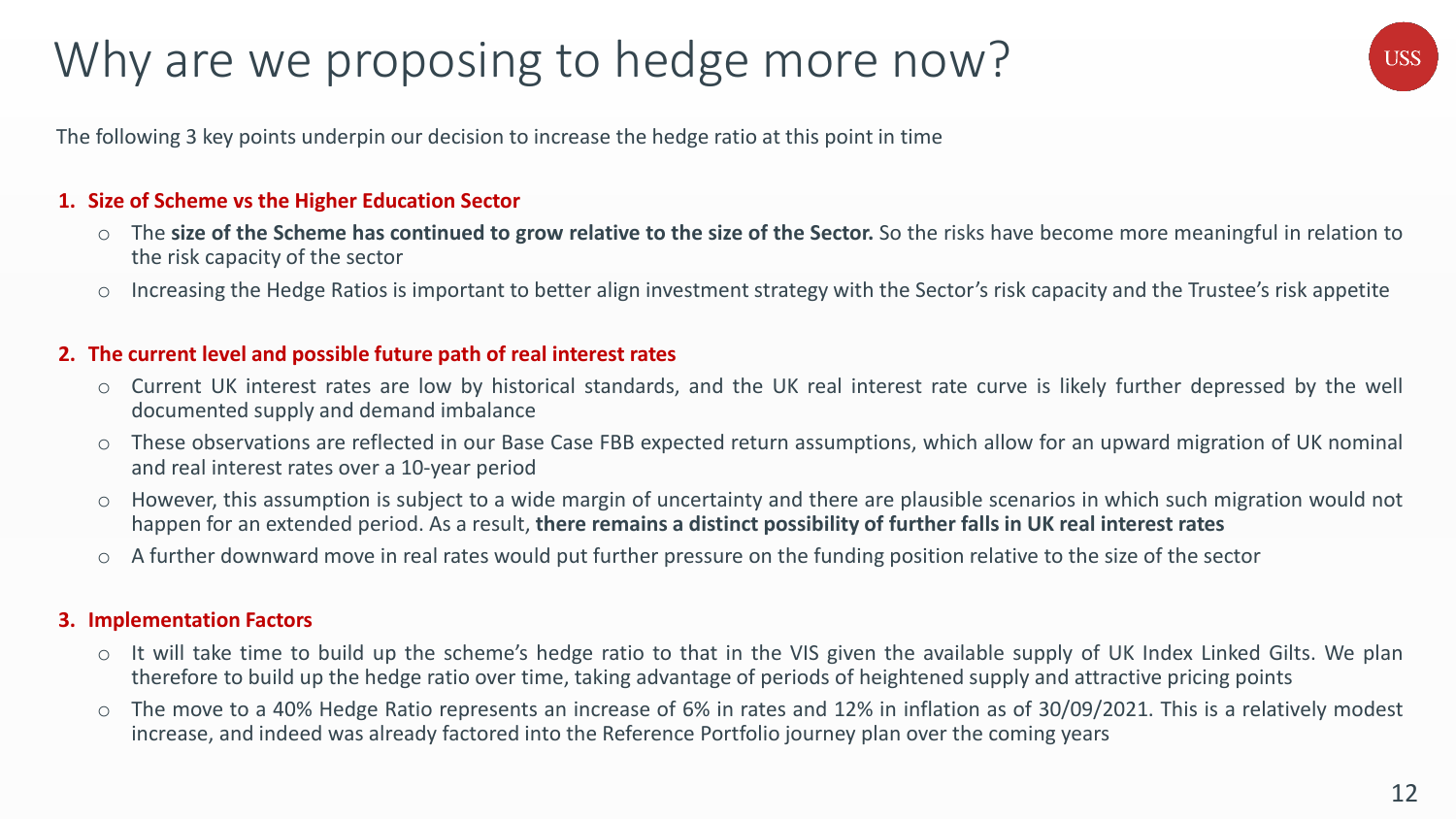### Leverage is an important tool in investment management



#### • **What do we mean by leverage and collateral?**

- o Leverage effectively involves a **collateralised form of "borrowing"** using different financial instruments, such as repurchase agreements (repos), swaps, futures and other derivatives
- We "post" and "receive" collateral when managing leverage. This protects both the lender and the Scheme in the event of default. Different types of assets are accepted as collateral depending on the form of leverage
- o The amount of collateral posted is a function of the level of leverage, the associated risk, and the unrealised profit/loss
- o We therefore have to closely control our ability to manage collateral when considering the level of supportable leverage

#### • **What is the purpose of leverage?**

- o The primary purpose of leverage is to **facilitate efficient risk management**. It also facilitates efficient capital deployment
- o Like many UK DB schemes, leverage is an important building block of the USS investment strategy and has been for many years
- o It permits management of hedges without necessarily adjusting growth assets. This allows us to pursue higher risk-adjusted returns
- o The increased leverage in the VIS is deployed in a way that reduces the impact of adverse changes in interest rates and inflation on the funding position and allows us to maintain a similar expected return

#### • **How does leverage interact with the wider portfolio?**

- o All else being equal, the higher the allocation to growth assets, the higher the leverage required to support the same hedge ratio
- o The level of supportable leverage is constrained by collateral requirements and operational/regulatory limits (see next page)
- o This is, in part, why allocations to growth assets higher than 60% are **not** consistent with the Trustee's risk appetite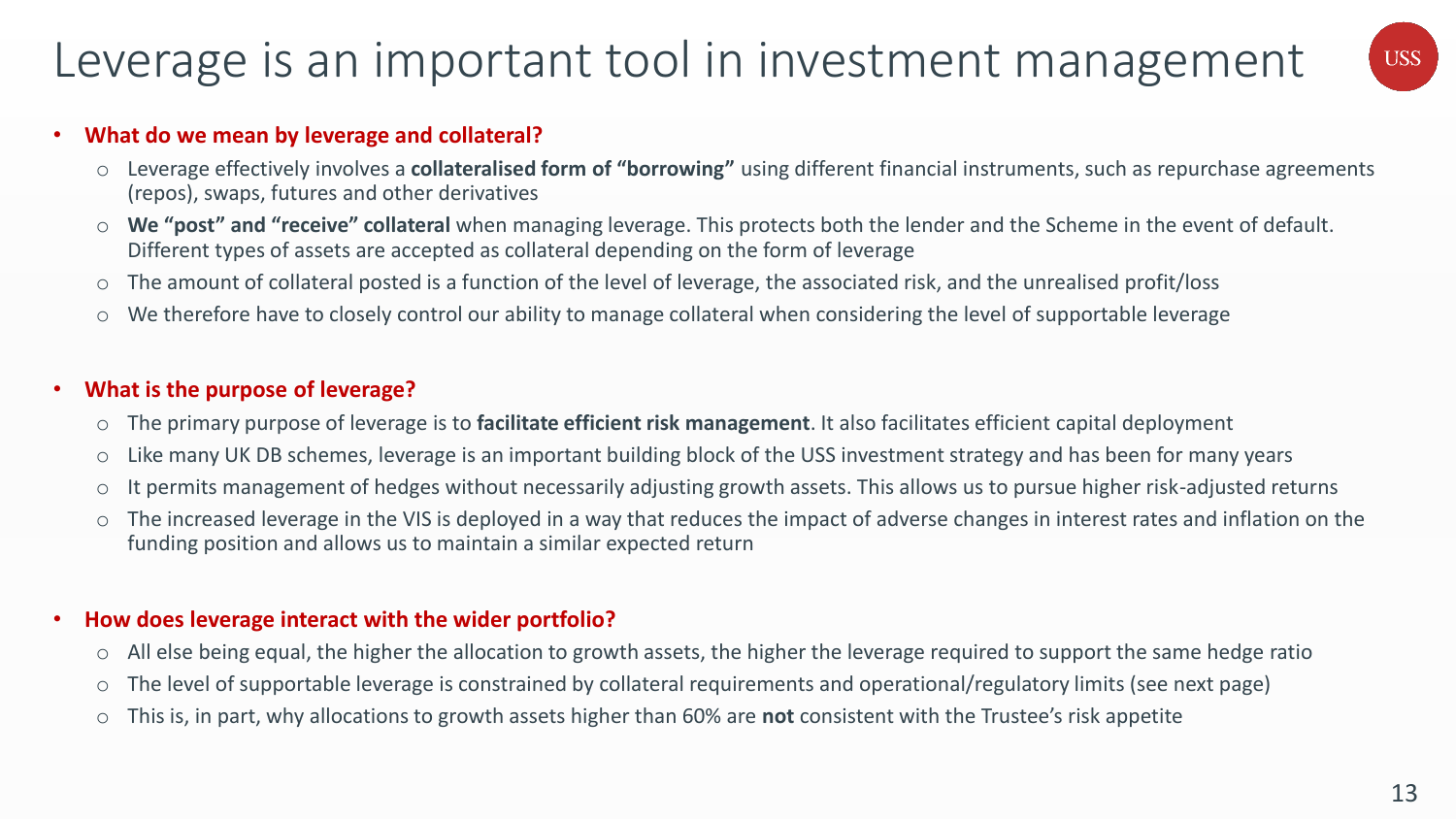### Leverage is an important tool in investment management



#### • **Leverage improves asset-liability risk management, but introduces other risks**

- Because of the requirement to post collateral and the risks associated with leverage, it needs to be monitored and managed carefully
- o Some of our leverage controls include:
	- **Leverage monitor** are we staying within allowed bands?
	- **E** Liquidity monitor could we run out cash?
	- **Counterparty risk monitor** are we diversifying across counterparties? Is counterparty creditworthiness acceptable? Is the counterparty exposure within the specified limits?
	- **EXTERN 12 Limits on repo processes** reduce risk associated with rolling repos
	- **EXTERS FEET IN STRESS TESTING COLLET IS COLLETED FOR THE STRESS TESTION IS STRESS FEET ISON COLLETA**

| <b>USS leverage (December 31st 2021)</b> |                    |  |  |  |  |
|------------------------------------------|--------------------|--|--|--|--|
| Source of Leverage <sup>1</sup>          | <b>Amount in £</b> |  |  |  |  |
| <b>Bond and Equity Swaps/Futures</b>     | £9.7bn             |  |  |  |  |
| <b>Repo/Gilt TRS</b>                     | £4.8bn             |  |  |  |  |
| Interest Rate & Inflation Swaps          | £8.5bn             |  |  |  |  |
| <b>Commodity Swaps</b>                   | £630m              |  |  |  |  |
| Cash assets (negative leverage)          | $-E1.8bn$          |  |  |  |  |
| Total (net of cash assets)               | £21.2bn $(23.0\%)$ |  |  |  |  |

*<sup>1</sup> Prevailing funding costs are a key determinant with respect to the source of capital for the purposes of hedge ratio management.*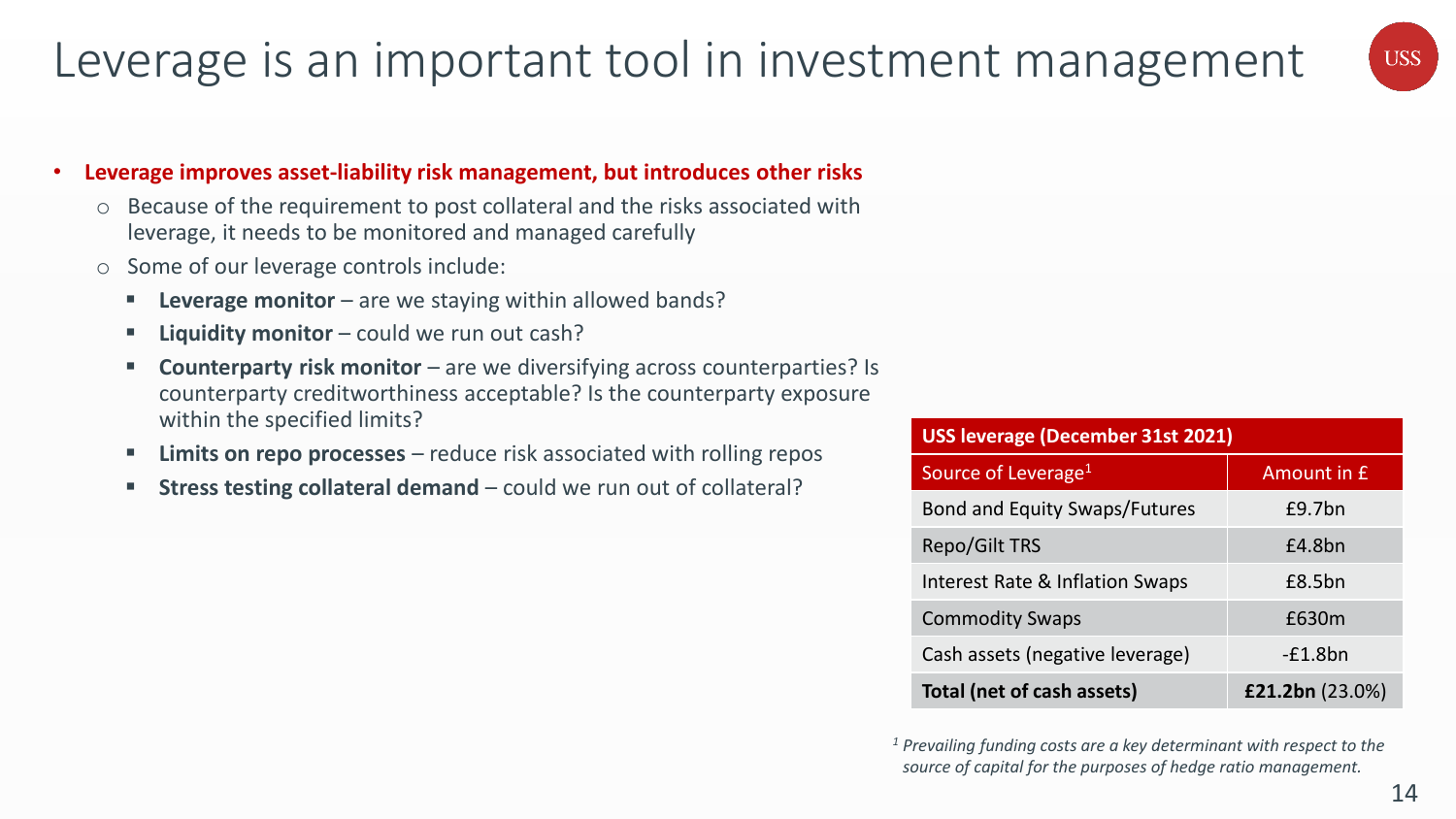The proposed VIS reflects a *trade-off* between risk and expected return in the acceptable range



*We started with a wide range of strategies and identified those in the acceptable green range*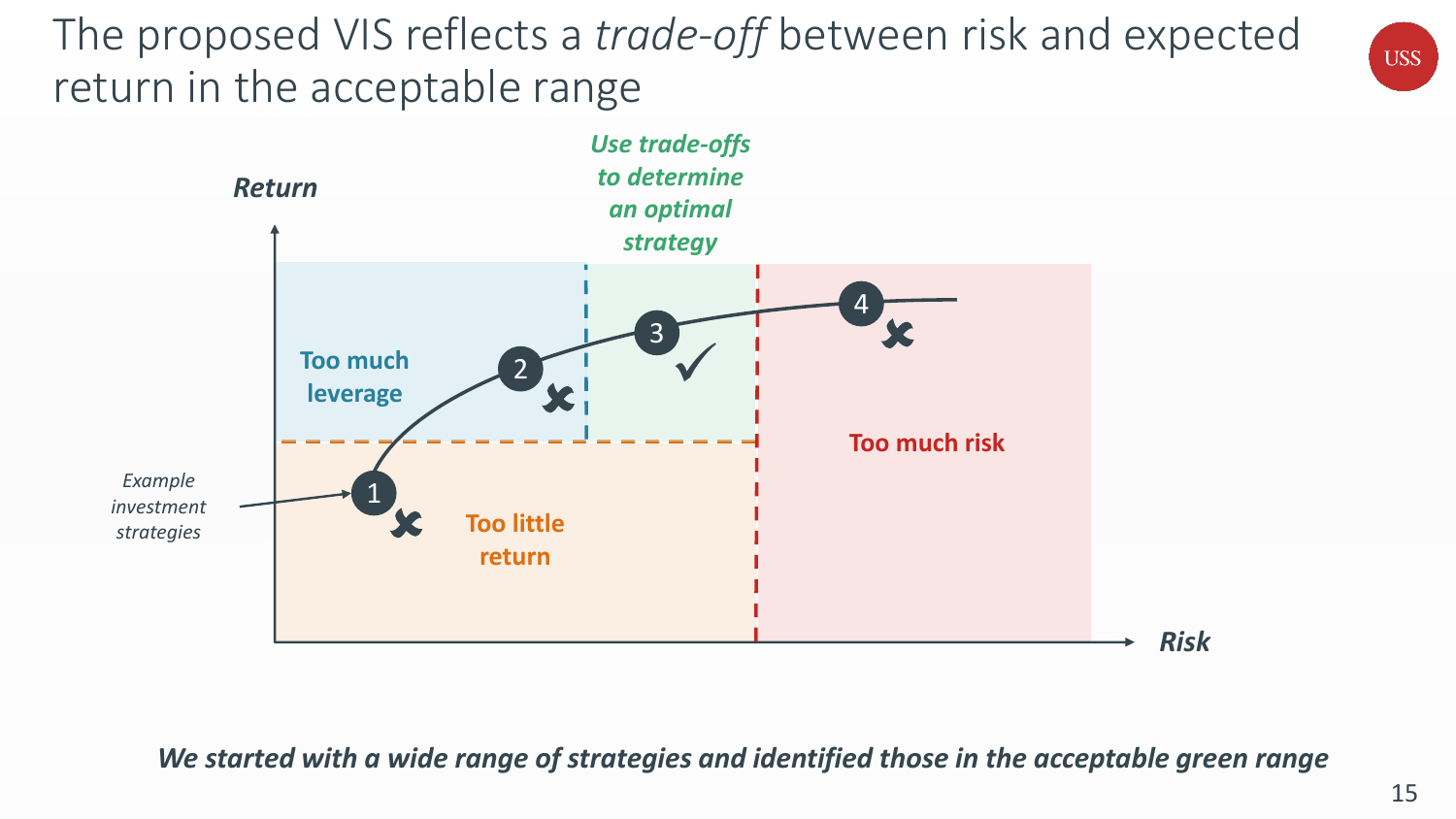### Some examples of candidate investment strategies

|                                                                      | Lower growth, more hedging                                                                                                                          |                                                                                                                                                                                                              |                                                                                                                                                                         |                                                                                                                                                                              |  |
|----------------------------------------------------------------------|-----------------------------------------------------------------------------------------------------------------------------------------------------|--------------------------------------------------------------------------------------------------------------------------------------------------------------------------------------------------------------|-------------------------------------------------------------------------------------------------------------------------------------------------------------------------|------------------------------------------------------------------------------------------------------------------------------------------------------------------------------|--|
|                                                                      | Candidate 1<br><b>Current</b> (30 Sep-21) <sup>1</sup>                                                                                              | Candidate 2<br><b>Proposed VIS</b>                                                                                                                                                                           | Candidate 3                                                                                                                                                             | Candidate 4                                                                                                                                                                  |  |
| <b>Growth assets:</b><br>Int. rate hedge:<br><b>Inflation hedge:</b> | 61% Growth<br>34% HR <sup>2</sup><br>28% HR <sup>2</sup>                                                                                            | 60% Growth<br>40% HR<br>40% HR                                                                                                                                                                               | 55% Growth<br><b>45% HR</b><br>45% HR                                                                                                                                   | 45% Growth<br><b>50% HR</b><br><b>50% HR</b>                                                                                                                                 |  |
| <b>Risk Appetite</b><br><b>Position</b><br>(Mar 2021)                | Outside<br>$\rightarrow$ reverse stress tests on<br>interest rate & inflation are<br>outside appetite)                                              | Within $-$ just<br>$\rightarrow$ collateral headroom and<br>reverse stress test results are<br>near the threshold)                                                                                           | Within $-$ by a margin                                                                                                                                                  | Within $-$ comfortably<br>But challenged on path to<br>full funding                                                                                                          |  |
|                                                                      | . Interest rate & inflation<br>risks disproportionately<br>large relative to growth<br>assets risk<br>• This candidate is not<br>considered further | • At Sep 2021 within risk<br>appetite by a margin<br>· Improves balance between<br>interest rate/inflation risk<br>relative to candidate 1<br>• Hedging is close to<br>maximum for this growth<br>allocation | • At Sep 2021 within risk<br>appetite by a bigger margin<br>• Reduction in probability of<br>full funding<br>. Inflation hedging not<br>achievable by next<br>valuation | • At Sep 2021 even more<br>comfortably within risk<br>appetite<br>. But still challenged on path<br>to full funding<br>. Inflation hedging will take<br>two valuation cycles |  |

*<sup>1</sup> The current portfolio composition modelled in the ALM Framework corresponds to 60% Growth, 25% Credit, 30% inflation HR and 30% interest rate HR.*

*<sup>2</sup> The hedge ratios (HR) for the current portfolio are determined based on a beta of 1 for TIPS.*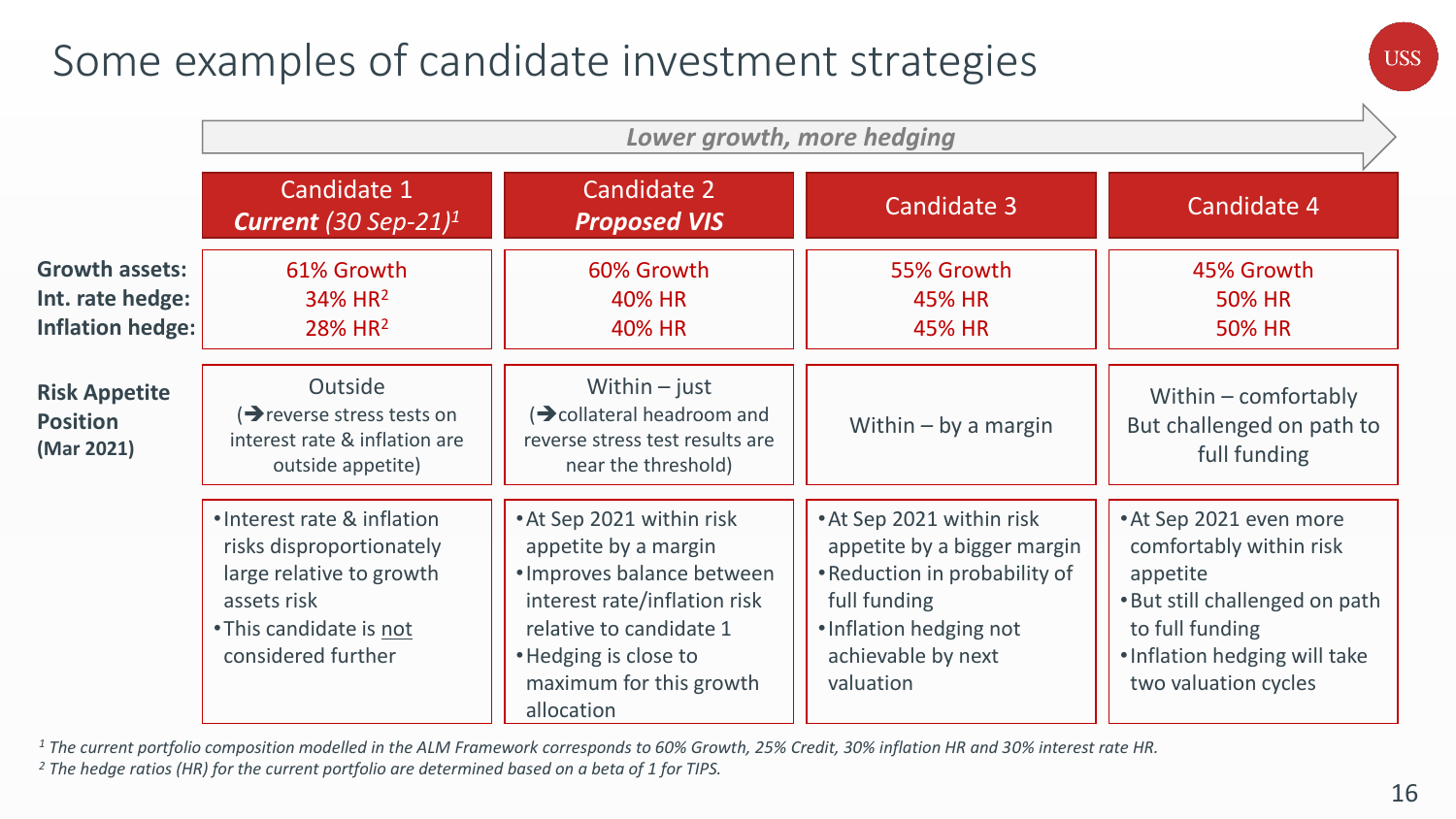### A perspective on the risk-return trade off – as at 31 March 2021 (for different expected returns)